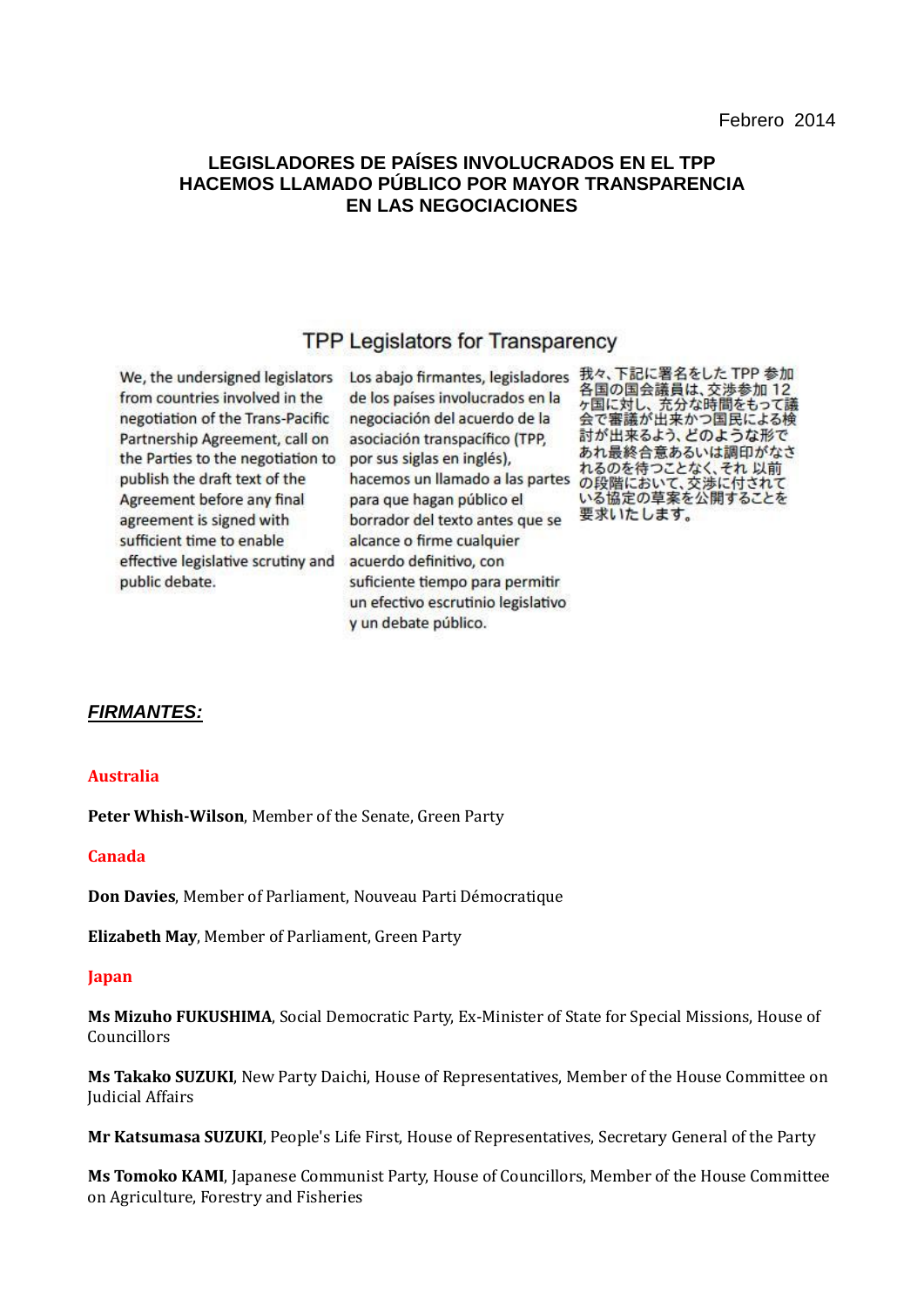**Mr Takashi SHINOHARA**, Democratic Party of Japan, House of Representatives, Vice Secretary General of the Party, Chairperson of Diet Members' Caucus to Cautiously Consider the TPP

**Mr Akio FUKUTA**, Democratic Party of Japan, House of Representatives, Member of the House Committee on Public Management, Home Affairs, Posts and Telecommunications Administration

**Ms Eri TOKUNAGA**, Democratic Party of Japan, House of Councillors, Member of the House Committee on Agriculture, Forestry and Fisheries, Bureau Chief of Diet Members' Caucus to Cautiously Consider the TPP

**Ms Tomoko ABE**, Independent, House of Representatives, Member of the House Committee on Health, Labor and Welfare

**Mr Shizuka KAMEI**, Independent, House of Representatives, Ex-Minister of Transport

**Mr Taro YAMAMOTO**, Independent, House of Councillors, Member of the House Committee on Cabinet

## **Malaysia**

**Mahfuz Omar**, Pakatan Rakyat**,** Parti Islam Se-Malaysia (PAS), PAS vice-president

**Gooi Hsiao Leung**, Pakatan Rakyat**,** Parti Keadilan Rakyat (PKR), vice-chairman of PKR Kedah

**Azman Ismail**, Pakatan Rakyat**,** Parti Keadilan Rakyat

**Johari Abdul**, Pakatan Rakyat**,** Parti Keadilan Rakyat, member of PKR's national Supreme Council

**N Surendran**, Pakatan Rakyat, Parti Keadilan Rakyat, PKR vice-president

**Kamarudin Jaffar**, Pakatan Rakyat**,** Parti Islam Se-Malaysia, member of PAS' national Central Committee

**Raja Kamarul Bahrin**, Pakatan Rakyat**,** Parti Islam Se-Malaysia

**Sim Chee Keong**, Pakatan Rakyat**,** Democratic Action Party

**Kasthuriraani Patto**, Pakatan Rakyat**,** Democratic Action Party

**Zairil Khir Johari**, Pakatan Rakyat**,** Democratic Action Party (DAP), member of the Central Executive Committee of the DAP

**Ng Wei Aik**, Pakatan Rakyat**,** Democratic Action Party, DAP Assistant Publicity Secretary

**Ooi Chuan Aun**, Pakatan Rakyat, Democratic Action Party

**Sim Tze Tzin**, Pakatan Rakyat**,** Parti Keadilan Rakyat

**Mujahid Yusof Rawa**, Pakatan Rakyat, Parti Islam Se-Malaysia, head of PAS' National Unity Bureau

**Nga Kor Ming**, Pakatan Rakyat**,** Democratic Action Party, DAP assistant national treasurer

**Michael Jeyakumar Devaraj**, Parti Sosialis Malaysia (PSM), member of the Parliamentary Caucus on the TPP, founding member and central committee member of PSM

**Su Keng Siong**, Pakatan Rakyat, Democratic Action Party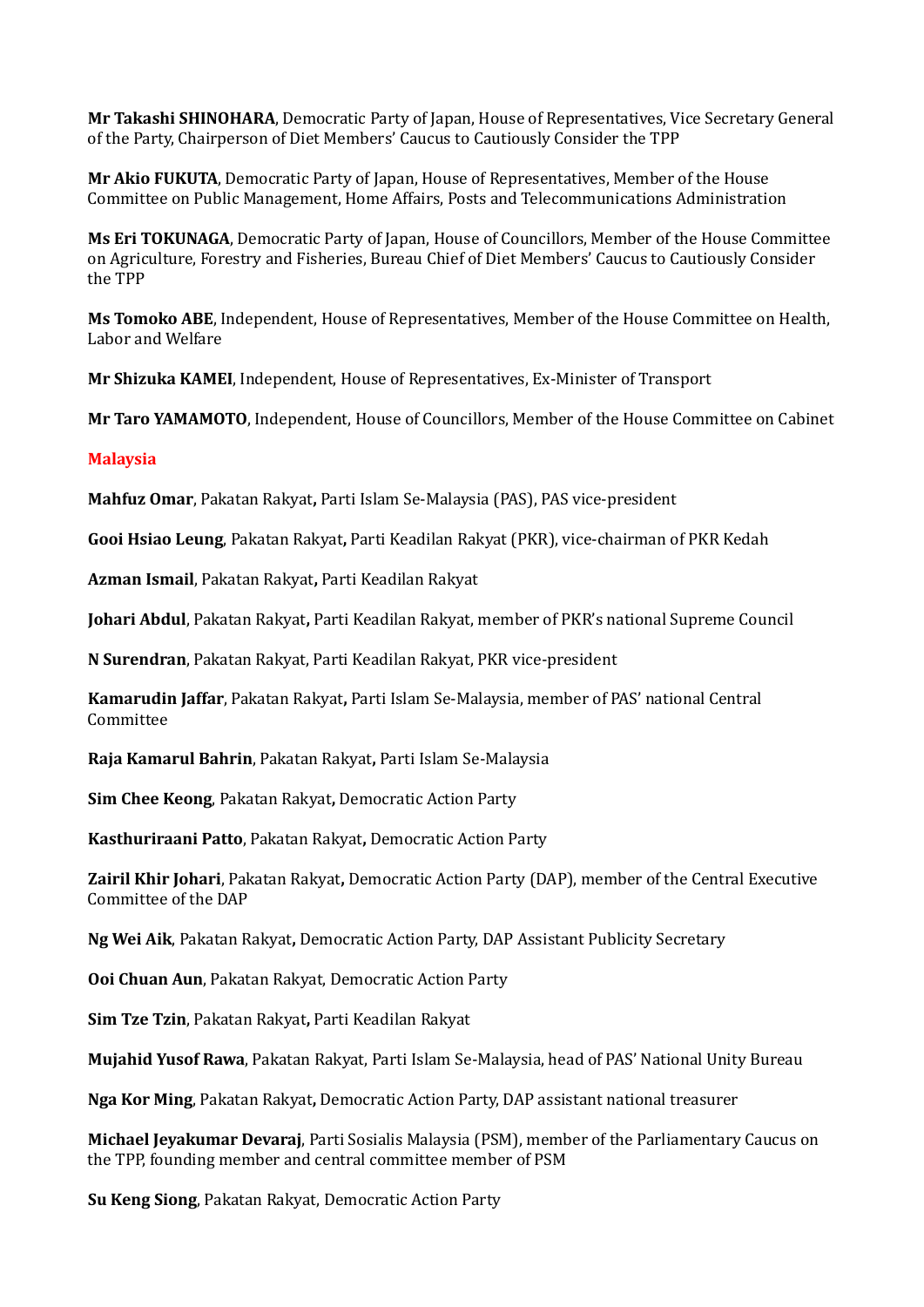**Ngeh Koo Ham**, Pakatan Rakyat**,** Democratic Action Party, member of DAP's Central Committee and head of the Perak state committee

**Ko Chung Sen**, Pakatan Rakyat**,** Democratic Action Party

**Lee Boon Chye**, Pakatan Rakyat**,** Parti Keadilan Rakyat, PKR vice-president

**Mohamad Imran Abd Hamid**, Pakatan Rakyat**,** Parti Keadilan Rakyat

**Fuziah Salleh**, Pakatan Rakyat**,** Parti Keadilan Rakyat, PKR vice-president

**William Leong Jee Keen**, Pakatan Rakyat**,** Parti Keadilan Rakyat, member of PKR's Supreme Council and Treasurer General of PKR

**Zuraida binti Kamaruddin**, Pakatan Rakyat**,** Parti Keadilan Rakyat, head of Women's Wing of PKR

**Mohd Rafizi bin Ramli**, Pakatan Rakyat**,** Parti Keadilan Rakyat

**Ong Kian Ming**, Pakatan Rakyat**,** Democratic Action Party

**Gobind Singh Deo**, Pakatan Rakyat**,** Democratic Action Party, secretary of DAP national legal bureau

**Wong Chen**, Pakatan Rakyat, Parti Keadilan Rakyat, member of the Parliamentary Caucus on the TPP, chair of PKR Trade and Investment Bureau

**Hee Loy Sian**, Pakatan Rakyat**,** Parti Keadilan Rakyat

**Pua Kiam Wee**, Pakatan Rakyat**,** Democratic Action Party

**Sivarasa K. Rasiah**, Pakatan Rakyat**,** Parti Keadilan Rakyat, PKR vice-president

**Khalid bin Abd Samad**, Pakatan Rakyat**,** Parti Islam Se-Malaysia, PAS Central Committee member

**G. Manivannan Gowindasamy**, Pakatan Rakyat**,** Parti Keadilan Rakyat

**Charles Anthony R. Santiago**, Pakatan Rakyat**,** Democratic Action Party, member of the Parliamentary Caucus on the TPP

**Siti Mariah binti Mahmud**, Pakatan Rakyat, Parti Islam Se-Malaysia

**Abdullah Sani bin Abdul Hamid**, Pakatan Rakyat, Parti Keadilan Rakyat

**Tan Kee Kwong**, Pakatan Rakyat**,** Parti Keadilan Rakyat, former Deputy Land and Cooperative Development Minister, PKR Supreme Council member

**Nurul Izzah Anwar**, Pakatan Rakyat, Parti Keadilan Rakyat, member of the Parliamentary Caucus on the TPP, PKR vice-president

**Sim Tong Him**, Pakatan Rakyat, Democratic Action Party

**Mohd Idris bin Jusi**, Pakatan Rakyat, Parti Keadilan Rakyat

**Liew Chin Tong**, Pakatan Rakyat, Democratic Action Party, DAP political education director, DAP central executive council member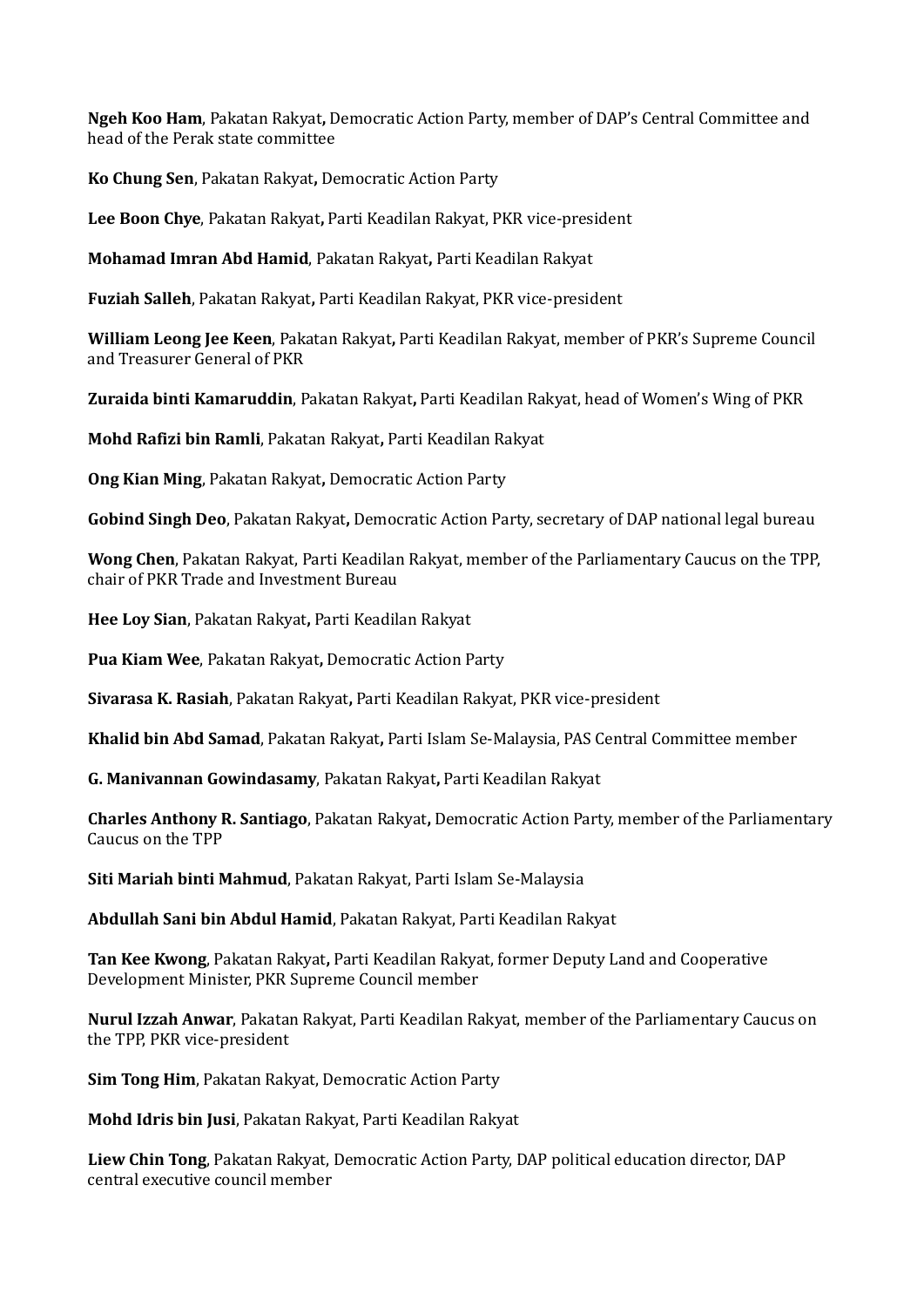**Teo Nie Ching**, Pakatan Rakyat, Democratic Action Party, DAP assistant publicity secretary

**Wong Sze Phin**, Pakatan Rakyat, Democratic Action Party

**Ignatius Dorrel Leiking**, Pakatan Rakyat, Parti Keadilan Rakyat

**Julian Tan Kok Ping**, Pakatan Rakyat**,** Democratic Action Party

#### **New Zealand**

**Russel Norman,** Member of Parliament, Co-leader and Spokesperson on TPP, Green Party

**Metiria Turei,** Member of Parliament, Co-leader, Green Party

**Winston Peters**, Member of Parliament, Leader and Trade Spokesperson, New Zealand First, former Minister of Foreign Affairs

**Tracey Martin**, Member of Parliament, Deputy Leader, New Zealand First

**Hone Harawira,** Member of Parliament, Leader, Mana Party

**Tariana Turia,** Member of Parliament, Co-Leader, Maori Party

**Te Ururoa Flavell**, Member of Parliament, Co-leader, Maori Party

#### **Perú**

**Marisol Espinoza Cruz,** Congresista, Bancada Nacionalista Gana Perú **Claudia Coari Mamani,** Congresista, Bancada Nacionalista Gana Perú **José León Rivera,** Congresista, Bancada Perú Posible **Daniel Mora Zevallos,** Congresista, Bancada Perú Posible **Mesías Guevara Amasifuén,** Congresista, Bancada Frente Amplio – Acción Popular **Jorge Rimarachín Cabrera,** Congresista, Bancada Frente Amplio – Acción Popular **Leonardo Agustín Inga Vásquez,** Congresista, Bancada Frente Amplio – Acción Popular **Verónika Mendoza Frisch,** Congresista, Bancada Frente Amplio – Acción Popular **Manuel Dammert Ego Aguirre,** Congresista, Bancada Frente Amplio – Acción Popular **Rosa Mávila León,** Congresista, Bancada Frente Amplio – Acción Popular **Yonhy Lescano Ancieta,** Congresista, Bancada Frente Amplio – Acción Popular **Manuel Merino de Lama,** Congresista, Bancada Frente Amplio – Acción Popular **Cecilia Tait Villacorta,** Congresista, Bancada Unión Regional **Norman Lewis Del Alcázar,** Congresista, Bancada Unión Regional **Mariano Portugal Catacora,** Congresista, Bancada Unión Regional